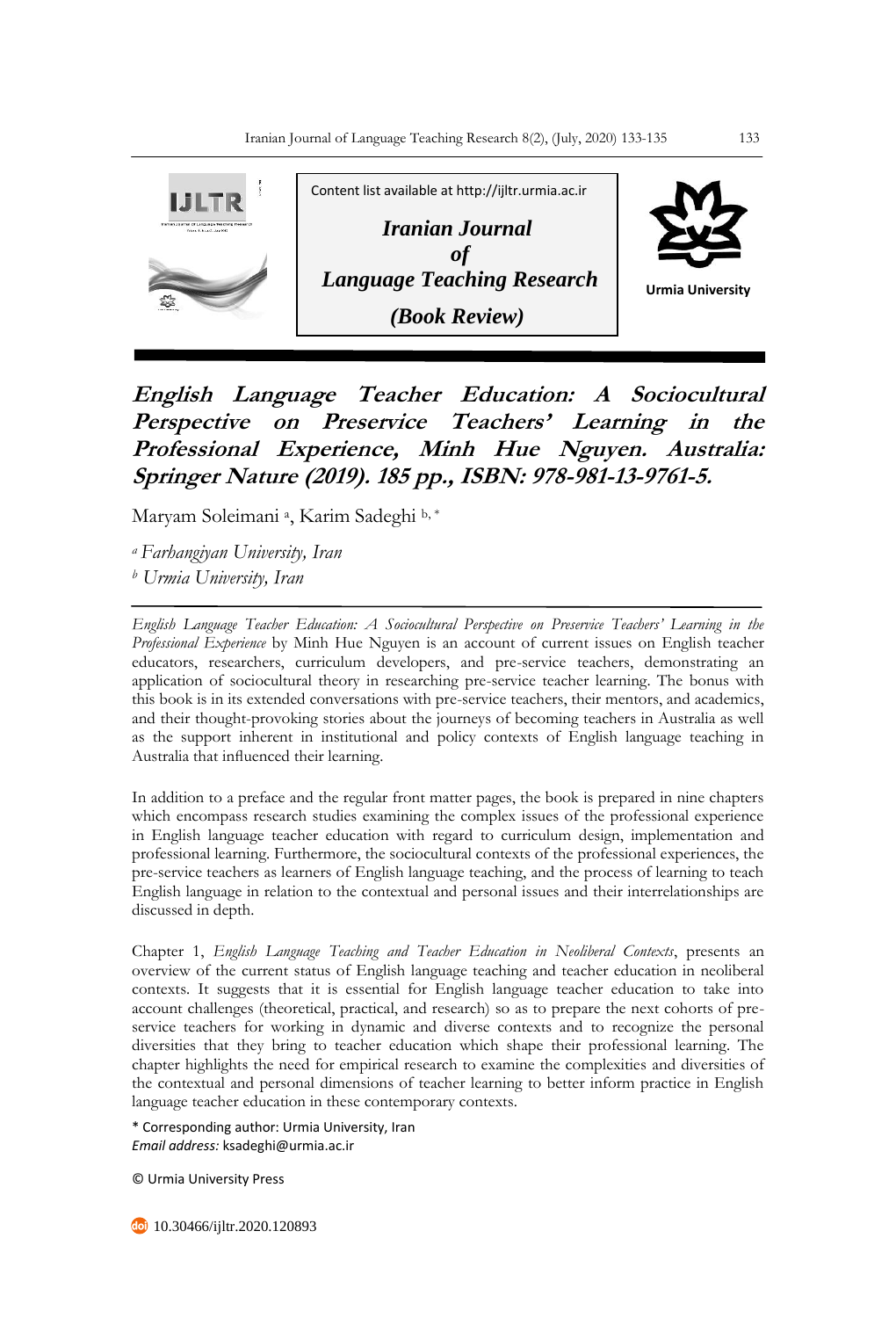The aim of chapter 2, *Theory, Practice and Research on L2 Teacher Learning and Professional Experience,* is to critically review the contemporary literature on L2 teacher cognition and professional experience, and to highlight a shift in the field towards a sociocultural perspective on language teacher learning. The chapter suggests that the practicum is an important part of pre-service TESOL teachers' professional learning, yet it still remains what Crookes (2003) described some 17 years ago as an "undertheorised and underresearched" aspect of second language teacher education (SLTE) (p. 2). The literature reveals that pre-service teachers' emotions and identity are two integral aspects of their professional learning.

*A Sociocultural Perspective on Second Language Teacher Learning*, in chapter 3, engages with the principal tenets of sociocultural theory and discusses the implications that a sociocultural theoretical framework has for practice and research in English language teaching professional experience. The chapter emphasizes that sociocultural theory is a powerful and broad theoretical framework for professional experience research and practice because it highlights the importance of social interactions and historicity in learning and development. The chapter ends with the methodological details of the research in this book in light of a sociocultural theoretical framework.

Chapter 4, *Curriculum Design and Partnerships in Professional Experience*, presents a case study on the design and delivery of the English language teaching professional experience at a major Australian university. It reveals the roles of different parties including (1) university placement officers, course leaders, and professional experience tutors; and (2) mentors and organizer of teaching practices (OTPs) from schools in supporting pre-service teachers. This chapter offers insights into how pre-service teachers are supported by the university and schools. Moreover, it discusses implications for developing professional experience and partnerships that foster professional growth for pre-service English language teachers and teacher educators.

Chapter 5 entitled, *Mentoring in Professional Experience: A Source of Support,* introduces three major types of mentoring support, namely encouragement of risk-taking and agency, provision of constructive advice and feedback, and provision of productive opportunities for professional learning. In line with the relevant literature (e.g., Nguyen & Parr, 2018), this chapter proposes that mentoring by school-based teachers, if implemented strategically and effectively, can be an essential source of learning for pre-service teachers. The chapter discusses implications for teacher educators, institutions, and schools in creating a supportive professional learning environment for both mentors and pre-service teachers.

In chapter 6, *Mentoring in Professional Experience: A Source of Tensions and Emotions,* the focus is on the negative side of mentoring where unresolved tensions and negative emotions can influence pre-service teachers' learning. The findings highlight the importance of effective communication between mentors and pre-service teachers (Heikkinen et al., 2018) and show that inadequate and ineffective communication between them can be a major cause of the tension experienced. With insights into personal and contextual sources of such tensions and emotions, the chapter discusses implications for research and practice with a view to developing productive professional experience in English language teacher education.

Chapter 7 entitled, *Identity Development in Professional Experience,* reports comprehensive case studies on the professional identity development of three pre-service English language teachers in Australian secondary schools. The chapter reveals the support and challenges inherent in the professional experiences and examines how such support and challenges inhibit and/or facilitate identity development among the pre-service teachers. Moreover, it highlights the essential role of mentor teachers as part of the practicum in shaping the pre-service teachers' professional experiences overall and identity development in particular. The finding suggests that mentoring if